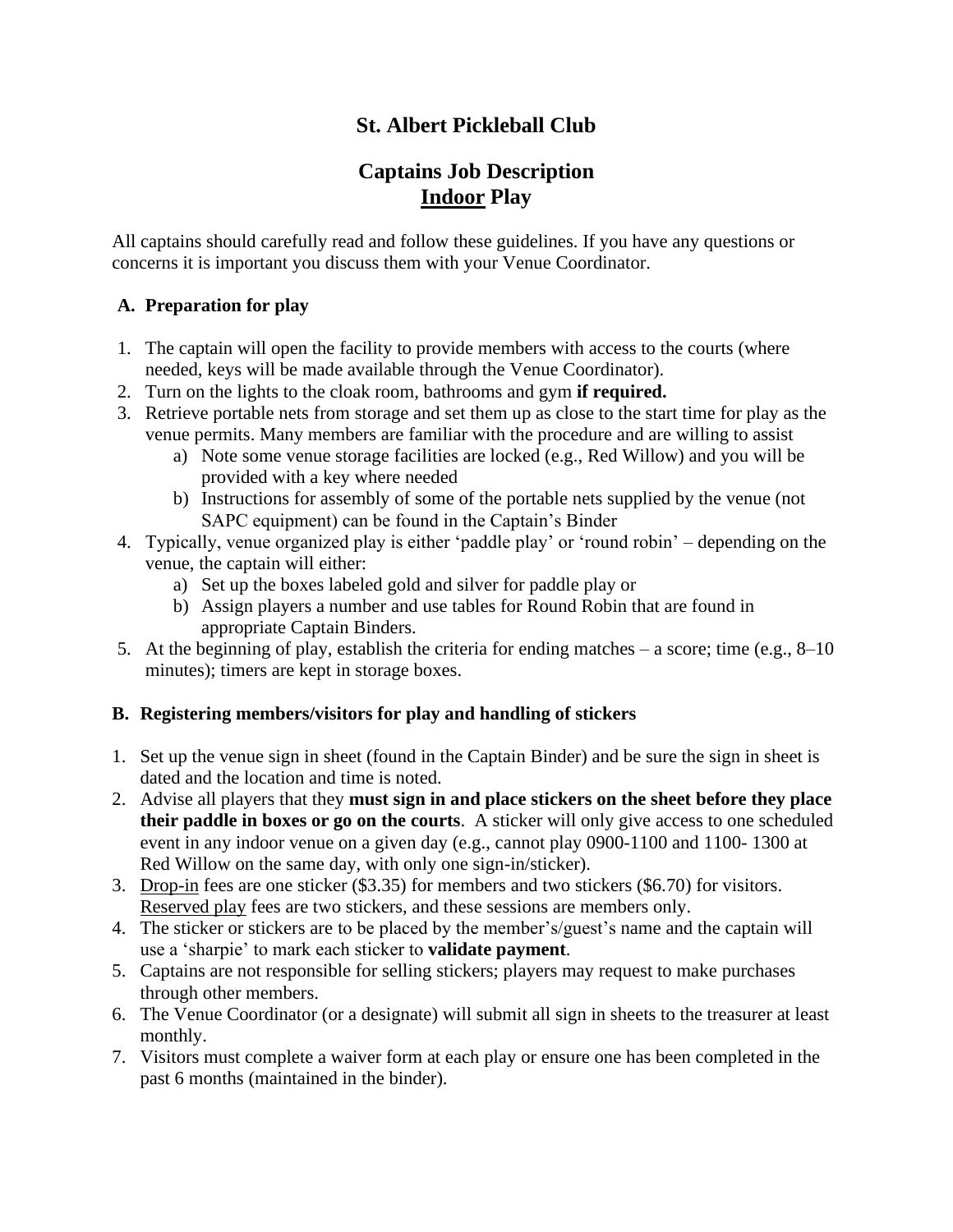8. Visitors must abide by the Visitor Policy and are encouraged to register as a member on the club website.

### **C. Health and Safety**

- 1. Players should be advised to remove outdoor footwear before entering the gym and wear suitable court shoes for play.
- 2. Ensure the courts are clear.
- 3. To allow you to play, you can assign another member to keep time for games.
- 4. Ensure players adhere to the code of conduct (see website). Advise players of the consequences of breaches of the code of conduct and report misconduct to the Venue Coordinator.
- 5. Should a player receive a minor injury, first aid supplies are kept in the first aid kits.
- 6. In the event of an emergency call 911 and follow the dispatcher's directives.
	- a) A list of board members and contact information is provided in the Binder. For 911 emergencies, as soon as the emergency has been dealt with, notify a board member about the event
	- b) Complete a Medical Incident Report for all minor and emergency events and retain the form in the binder (forwarded to the Treasurer with other documents at month end).

#### **D. Closing up the facility after play**

- 1. At the end of club events/play for the day, return equipment to storage (e.g., paddle boxes, Captain's Binder, balls).
- 2. Record returned or damaged balls on the venue sign in form.
- 3. Lock storage area if required.
- 4. If you are the last to use the gym for the day:
	- a) Ensure any gym doors that have been open to the outside for ventilation (e.g. at Sturgeon Heights) are closed.
	- b) Ensure all players have left the building.
	- c) Turn off all lights to the gym and storage room.
	- d) Ensure the venue is locked, if required,

## **E. General**

- 1. From time to time you may need a replacement/substitute. Inform your Venue Coordinator as soon as you are aware of any dates for which you need a replacement.
- 2. Encourage members to let their name stand for becoming a captain or a spare captain and participate in training.
- 3. Set the tone for play by modeling behaviour that is in compliance with the SAPC Code of Conduct.
- 4. Members who wish to arrange for play at times outside of SAPC organized play are to be informed they need to use their own balls. Access to storage is not available when there is no club organized play or a captain is not available for scheduled play.